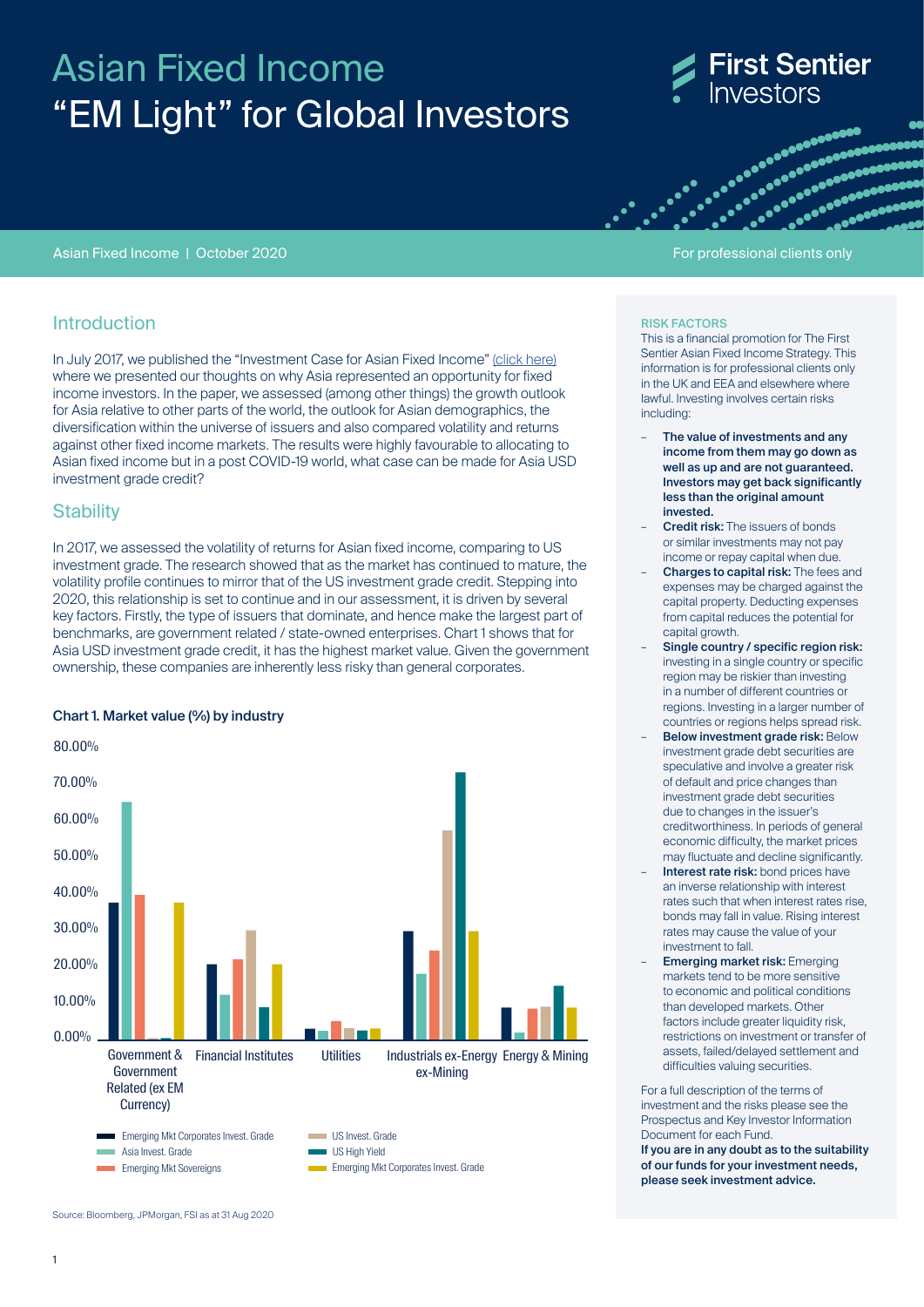We do not believe in treating them all the same or placing all of our trust in the ownership structure. Each issuer has the same level of scrutiny as any corporate and we seek to invest in those stateowned enterprises we feel are the best in this sector. Equally important to note are two additional trends. Firstly, developed market investment grade benchmarks are typically dominated by financial institutions, due to their needs for capital. Asia has less financials in the benchmark relative to peers such as US investment grade. The dominant issuers within this sector in Asia are the high quality financial institutions from Singapore, China and Hong Kong. The second trend that was noted in our 2017 research was that Asian investors were buying Asia. This trend continues with approximately 75% of new issues being invested in by Asia based investors. Finally when we look at the dominant issuers for the industrials we see high profile, well capitalised, profitable global names that represent diversity and exposure to the growth story of Asia.

### Returns

The return profile of Asian investment grade when compared to other fixed income markets remains robust and more importantly offers yield. In today's COVID-19 heavily impacted world where Central Banks in developed markets have slashed interest rates to zero or near zero, Asia is still able to offer yield. Given the stability mentioned earlier, we believe this translates to an acceptable risk/ return profile for investors as shown per Chart 2.

| <b>Index Name</b>       | 5 Year (p.a)<br><b>Return</b> | Average<br>Coupon |
|-------------------------|-------------------------------|-------------------|
| Asia IG Credit          | 5.52%                         | 3.85              |
| <b>US IG Corporate</b>  | 5.95%                         | 3.80              |
| Australia IG            | 5.19%                         | 3.56              |
| European IG Corporates  | 3.75%                         | 1.59              |
| <b>EM Sovereigns</b>    | 6.15%                         | 5.18              |
| <b>EM IG Corporates</b> | 5.71%                         | 4.18              |

Source: Bloomberg, FSI as of 30 Sep 2020

Additionally, we considered how Asia USD investment grade credit could fit within portfolios for global investors, considering return correlations to other fixed income markets. Unsurprisingly Asia USD investment grade credit has a high correlation to Emerging Markets corporates, yet not as high as we instinctively thought. Against global credit constituents, namely US Investment Grade, Emerging Markets Sovereigns, High Yield and Australian Credit, the correlation of returns for these fixed income markets are very low due to the constituents of the benchmark. We attribute this to the dominance of state-owned enterprises, lower allocation to financial, limited energy and mining exposure (a sector that has been volatile in 2020 due to global growth and oil price uncertainty).





Source: Bloomberg, FSI as at 31 August 2020

When we consider the reasons for stability in the context of the return profile, it is not surprising to us that on a risk adjusted return basis (Sharpe ratio) Asia investment grade is a standout. We have presented this as part of our case for Asia USD investment grade credit for many years. Not only does Asia compare favourably against other fixed income markets, but compares favourably across other asset classes as well.



Chart 3. Sharpe ratio

Source: Bloomberg, FSI as at 31 August 2020